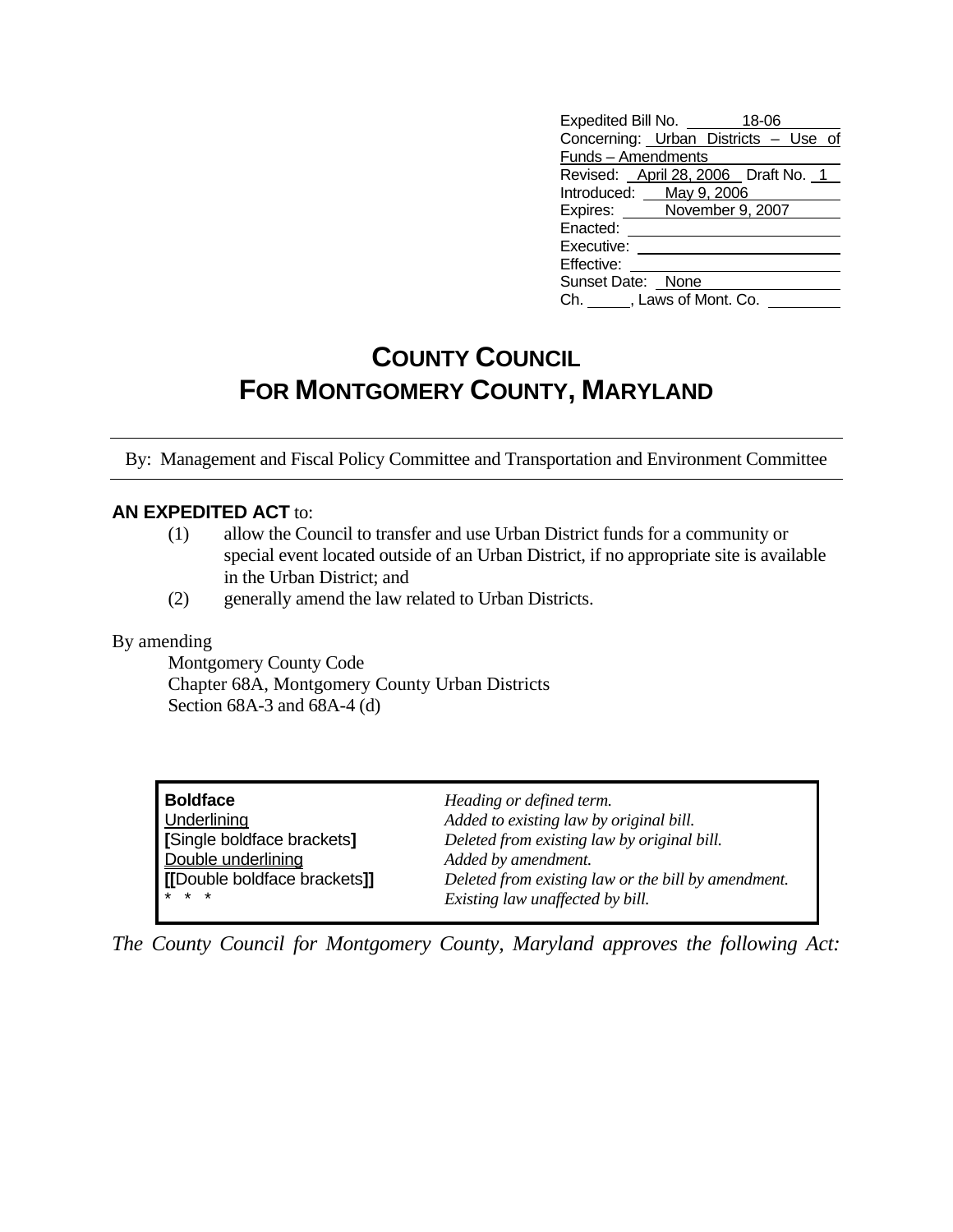| $\mathbf{1}$   | Sections 68A-3 and 68A-4 are amended as follows:<br>Sec. 1.                        |
|----------------|------------------------------------------------------------------------------------|
| $\overline{2}$ | 68A-3. Creation of urban districts; purposes.                                      |
| 3              | $\ast$<br>$\ast$<br>∗                                                              |
| $\overline{4}$ | Except as provided in subsection (c), the department may provide the<br>(b)        |
| 5              | public services and facilities necessary to implement the following purposes of an |
| 6              | urban district:                                                                    |
| 7              | $\ast$<br>$\ast$<br>∗                                                              |
| 8              | promoting and programming public interest activities that benefit<br>(2)           |
| 9              | [both] residential [and] or commercial interest of an urban district               |
| 10             | (and which may incidentally benefit neighboring communities);                      |
| 11             | $\ast$<br>$\ast$<br>$\ast$                                                         |
| 12             | 68A-4(d). Use of funds. The County government must use funds obtained under this   |
| 13             | section only:                                                                      |
| 14             | for the urban district in which they are obtained, unless the Council<br>(1)       |
| 15             | approves an appropriation for a community or special event located in a            |
| 16             | neighboring community because no appropriate site is available in the              |
| 17             | urban district; and                                                                |
| 18             | for the purposes of an urban district specified in Section 68A-3.<br>(2)           |
| 19             |                                                                                    |
| 20             | Sec. 2.<br><b>Expedited Effective Date.</b>                                        |
| 21             | The Council declares that this legislation is necessary for the immediate          |
| 22             | protection of the public interest. This Act takes effect on the date on which it   |
| 23             | becomes law.                                                                       |
| 24             | Approved:                                                                          |

25